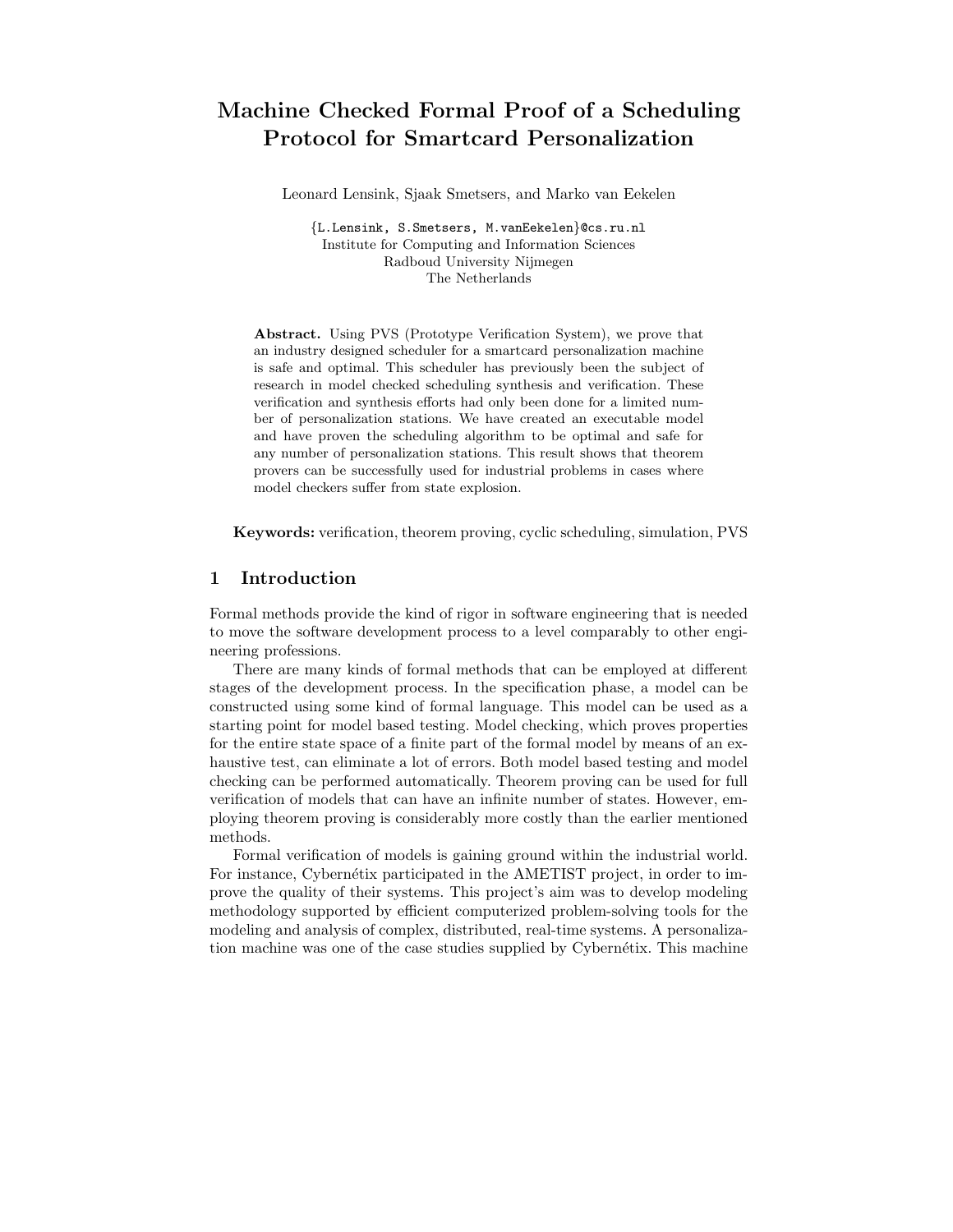consists of a conveyor belt with stations that personalize blank smartcards. The number of stations is variable.

The AMETIST participants modeled the machine in several model checking environments: Spin, Uppaal and SMV. However, within these systems, the models were checked and proven optimal and safe with respect to an ordering criterion for only a limited number of personalization stations. The most important reasons why it is interesting to look at the case study using other formal methods besides model checking are:

- In some production configurations the number of stations exceeds the amount of stations the model has been checked for. So there is not yet complete assurance that the scheduling algorithm is indeed safe and optimal for actually used configurations.
- Model checking is limited to a finite state space. Although there are methods allowing model checking to abstract away from the data or even to employ inductive reasoning on the model, so far no one has generalized to N stations. A stronger result would be to prove that for any number of stations, the scheduling algorithm is safe and optimal.
- Using a theorem prover to prove that a suitable invariant is correct usually gives more insight into why the machine satisfies its safety and optimality properties, instead of just checking them automatically.

In this paper we will present a formalized model of the machine in PVS (Prototype Verification System) [ORS92]. This is an environment for precise specification and verification of models. The specification language is based on simply typed higher order logic, but the type system has been extended with subtypes and dependent types. PVS also employs decision procedures to assist the user in a verification effort. These procedures take care of the bureaucracy associated with a formal proof and are usually able to discharge obvious proof obligations automatically. The specification language also allows for simulations and other means of animating the model if the model is composed out of an executable subset of the specification language.

We will come up with an invariant and use PVS to prove that this invariant holds for the model. This invariant is strong enough to prove all safety criteria and to prove that the algorithm guarantees optimal throughput for any number of personalization stations. We will also provide a simulation package. This makes it possible to verify that the model behaves as one would expect from a regular machine and which could form the basis of software that actually runs the machine.

In this article we present the smartcard personalization machine in section 2. The model of the machine is decribed in section 3 and we show by means of a simulation that this model is valid in section 4. Then, in section 5, the invariant is presented, followed by its proof in section 6. Safety and optimality are deduced from that invariant in section 6.1. A summary of related work by other people is given in section 7. An overview of future work can be found in section 8. All code and proofs referred to in this paper are available. <sup>1</sup>

<sup>1</sup> http://www.cs.ru.nl/∼leonard/papers/cybernetix/cybernetix.tar.gz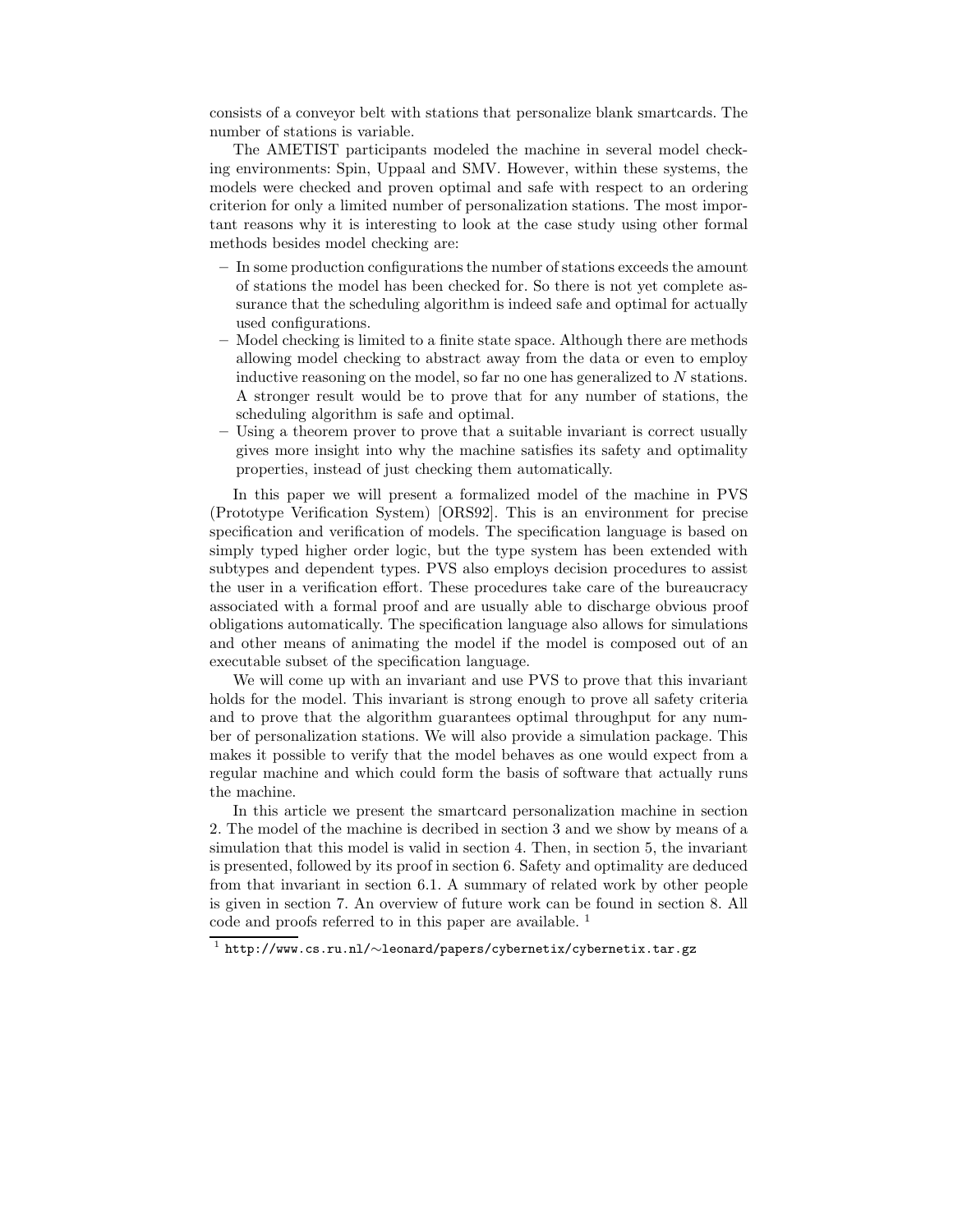# 2 Personalization machine

A smart card personalization machine takes blank smart cards as input and programs them with personalized data. Subsequently, the cards are printed and tested. Typically, a machine has a throughput of several thousands of cards per hour. The machine has a conveyor belt transporting the cards. There is an uploader station putting cards onto the belt and an unloader station taking them off again. Directly above the belt are posts that can manipulate the cards, either by lifting them off the belt, like personalization stations, or by processing the cards while they remain on the belt, like graphical treatment stations. An example configuration is given in figure 1.



Fig. 1. Example of a standard configuration

There are different kinds of operations possible on the cards:

- Personalization stations program the chip on the card. These stations are able to detect if a card is defective. Cards need to be lifted into a personalization station by a lifting device.
- Graphical treatment stations are either laser engravers or inkjet stations. They can graphically personalize the cards. Graphical treatments happen while the card remains on the belt.
- Flipover stations can turn cards over to allow a graphical treatment of both sides of a card.
- Test stations determine whether the chip that is on the card functions properly.
- Rejection stations are used to extract cards that have been judged to be defective.

Due to the high number of cards that need to be personalized and the way the machine is structured, there are several requirements that need to be met by the smartcard personalization system: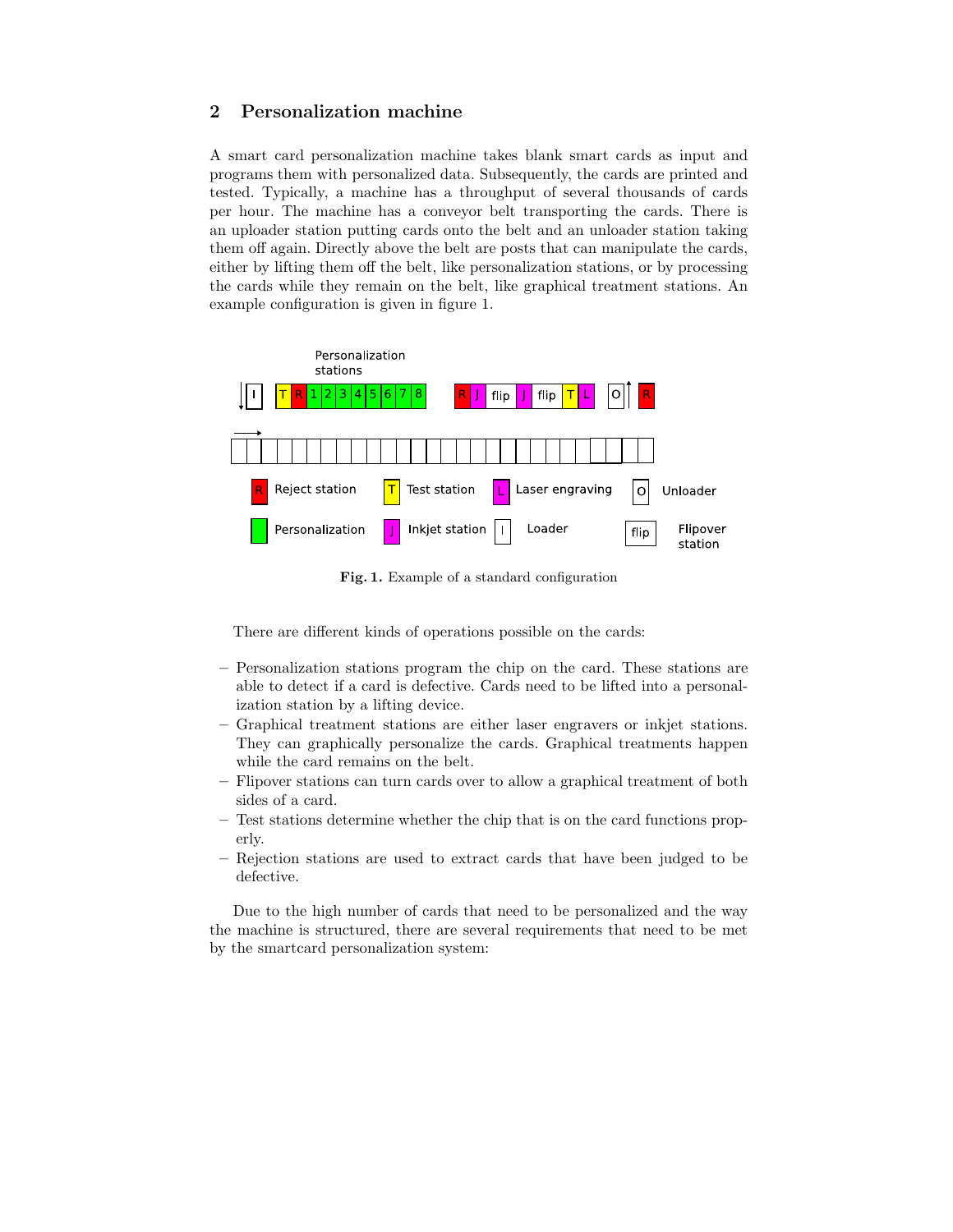- The output of the cards should happen in a predefined order, since further graphical treatment of the card may depend on the kind of personalization that has been received by the card. In the remainder of the paper we shall refer to this requirement as safety.
- The throughput of the machine should be optimal.
- The machine should allow for defective cards to be replaced.
- The system should be configurable and modular. The number of personalization and graphical treatment stations can vary according to the needs of the customers. Neither is the placement of the stations fixed. This means that the personalization stations can be spaced or appear interleaved with graphical treatment stations.

Cybernétix has developed and patented a scheduling protocol called "Super Single Mode". This particular scheduling protocol puts each time unit a new blank card on first position of the belt for  $N$  consecutive time units, where  $N$ is the number of personalization stations. After  $N$  time units, it leaves the first position of the belt empty for one time unit and then repeats itself by putting N new cards on the belt followed by leaving one slot empty.

## 3 PVS Model of the personalization machine

In the previous section, we have given a general description of the personalization machine. In this section we will discuss the model we have developed.

The personalization machine is modeled as a conveyor belt that transports cards underneath a set of M personalization stations. Each of these stations can pick up and drop cards onto the conveyor belt. The belt is synchronized with the personalization stations in order to enable picking up and dropping the cards.



Fig. 2. A simplified machine with 4 stations

Since we are interested in the scheduling mechanism, the model that has been constructed can ignore several aspects of the machine, similarly to other studies [GV04,Ruy03,HKW05].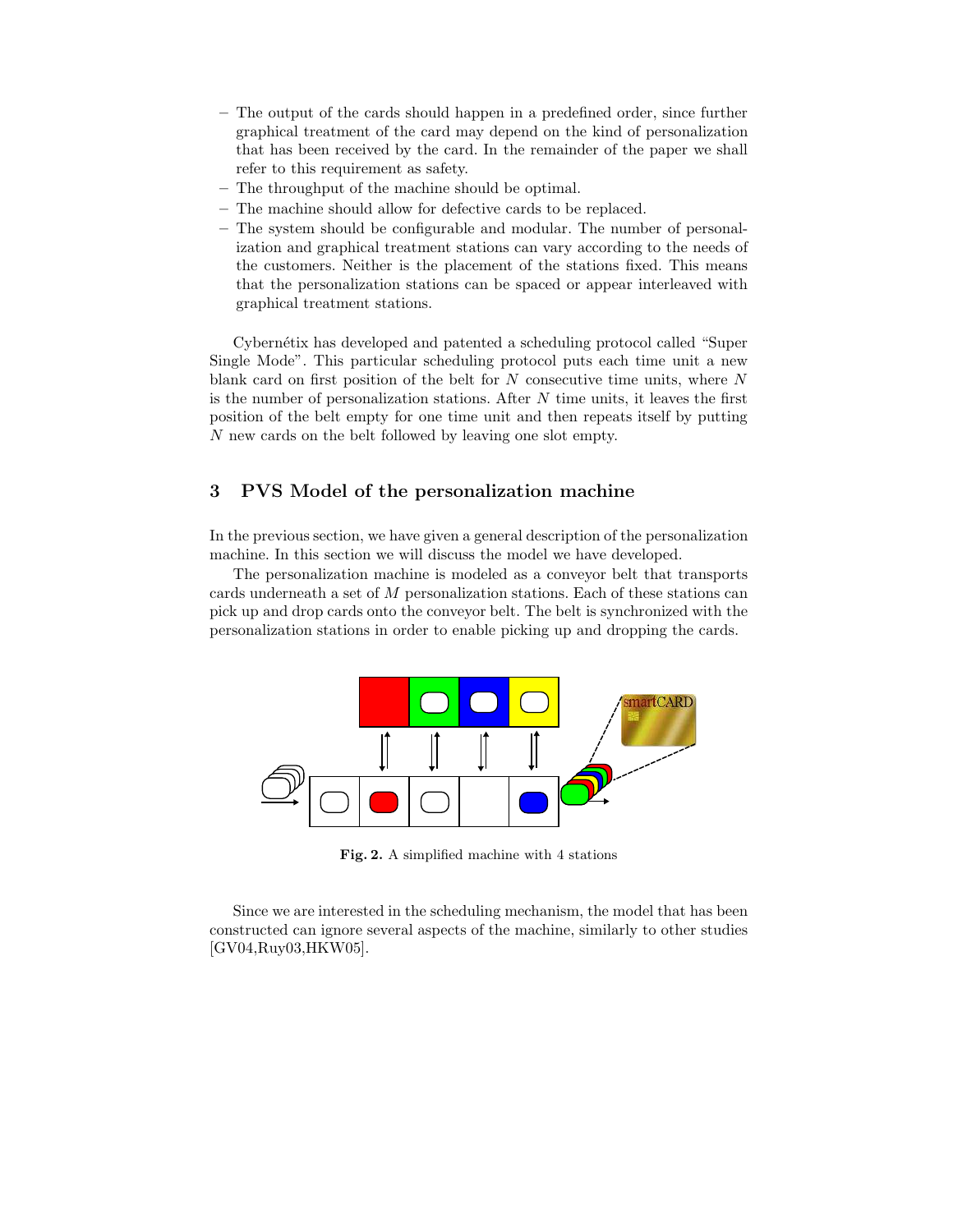- For the scheduling algorithm it is not relevant how the cards end up on the belt or how they are taken off. This means that the loader and unloader can be safely omitted from the model.
- We assume that no cards are defective. This means that there is no need to model neither the testing stations nor the stations that take rejected cards off the belt. Although this reduces the interest of the example, only the study by Gebremichael [GV04] addressed the failed cards by creating a special "faulty" card mode. This can be added to the generalized model without too much effort in a later stage.
- The graphical treatment and flipover stations have also been omitted. These stations do not take cards off the belt, so they can not interfere with the ordering on the belt. Also, the processing time is magnitudes smaller than the processing time of the personalization stations. They have a negligible impact on the throughput of the system.
- The loading and offloading time of the personalization stations is also much smaller than the personalization time and not included into the model.



Fig. 3. Personalization run in super single mode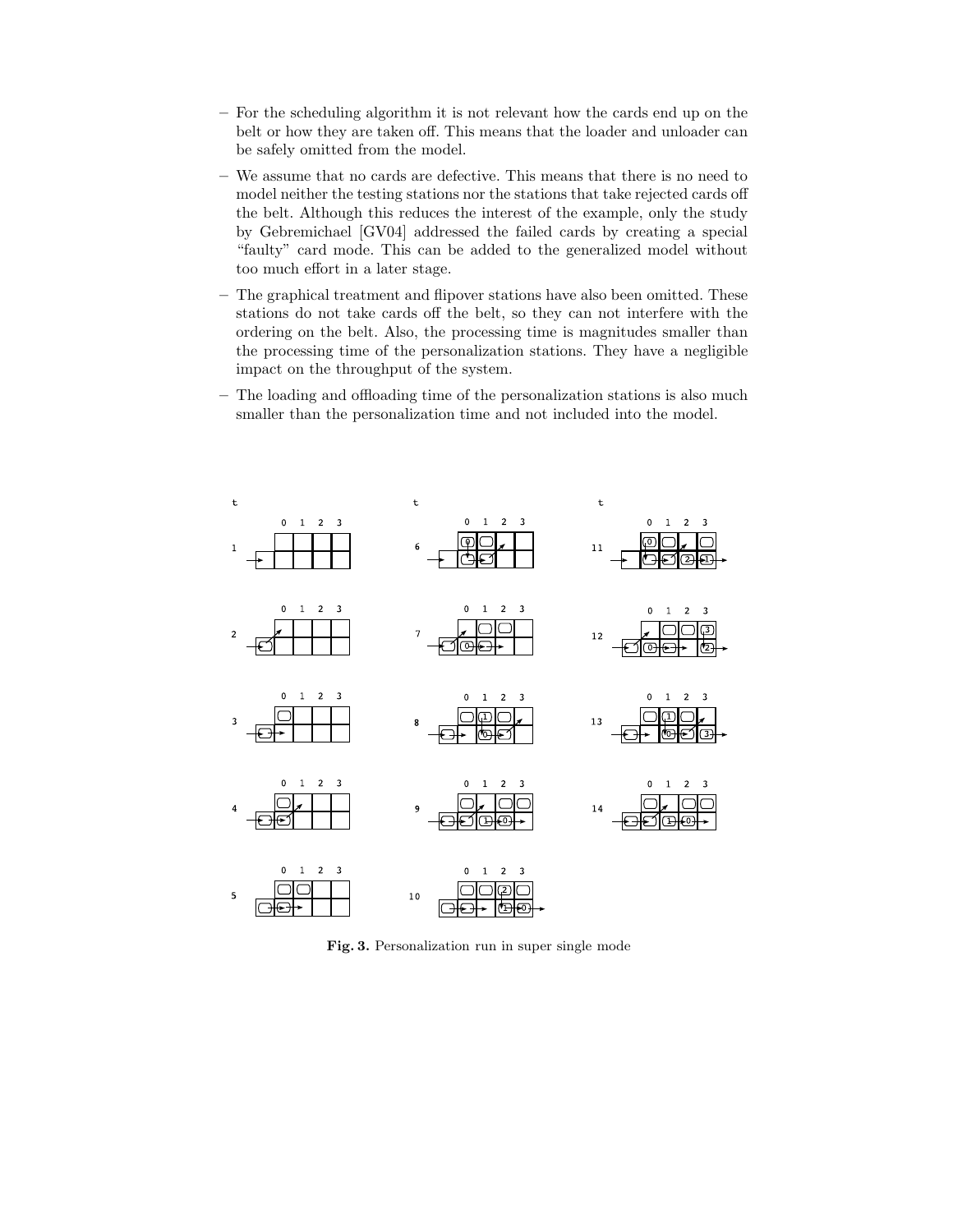When the machine is started, the belt and all the personalization stations are empty. In figure 3 we show the transition of a four station personalization machine through time. At each transition, the belt is moved one slot and subsequently the cards are dropped or lifted from the slots when needed. The arrows indicate the move a card is about to make. The numbers above the stations indicate the kind of personalization produced by that station and can also be found on the card after a station has finished personalizing and has dropped the card back onto the conveyor belt.

At first, when the time that has passed is smaller than 9, the system is in an initial state where all the stations fill up with cards being processed. At t=9, the system starts a cycle that lasts for five transitions. As one can see in figure 3, the state at t=14 is the same as at t=9. The state of the machine as depicted in figure 2 can be found in the table at t=12.

Our aim in constructing a PVS model is to verify that the scheduling algorithm satisfies the following criteria:

- The personalized cards should leave the machine in the order of the occurrence of the personalization stations. Cards personalized by station 0 should appear at the last slot on the belt before the card personalized by station 1. No other sorting mechanism may exist in the system.
- The throughput of the machine should be optimal.

#### 3.1 The belt

The model encodes the conveyor belt using an algebraic data type. A slot on the belt can either contain no card: empty, contain a smartcard that has yet to be personalized: new card, or contain a personalized card: personalization. The personalization is modeled as a natural number that corresponds to the relative position of the personalization station with respect to the conveyor belt. This means that cards leaving the left most station get 0, and the rightmost M.

In PVS, algebraic data types are specified by providing the constructors as well as *recognizers* and *accessors*. The constructors empty, new card and personalization are used to build the objects of that data type. The recognizers (empty?,new card? and personalization?) are used to determine of which kind an expression of the slot type is and the accessor number can be used to extract the personalization nr, in case of a personalization.

```
slot : DATATYPE
BEGIN
empty : empty?
new_card : new_card?
personalization (number : personalization_nr) : personalization?
END slot
```
The conveyor belt is modeled as an array of  $1 + M$  of these slots. Each slot is indexed by a natural number from 0 up to M. In PVS, these restrictions on values which can be held by an object can be expressed elegantly using dependent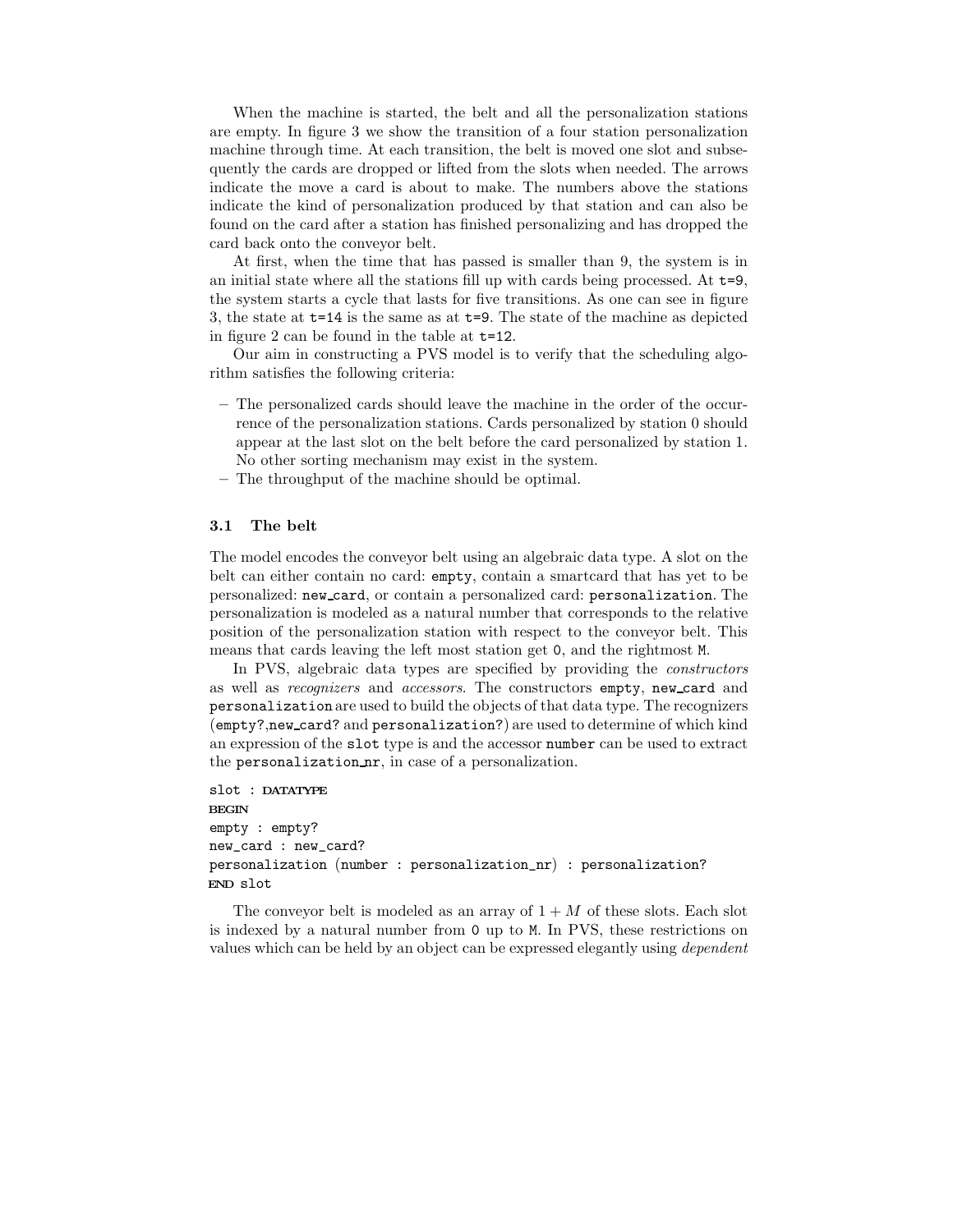types: types dependent on values. For example, the (finite) subset  $\{0, \ldots, M\}$  of the natural numbers can be described as  $\texttt{below}(\texttt{n:nat})$  : TYPE = { m : nat  $\mid m \leq n \rangle$ . In this case, the predicate on the natural numbers is below(1+M).

```
beltposition : \text{ryPE} = \text{below}(1+M)
```
#### 3.2 The stations

The relevant information to model a personalization station is whether a station is programming a card and if so, how far the personalization process has progressed. A timer is used to model this. The value 0 is assigned to a station to indicate that a station is empty and not working on a card. Once a station starts personalizing, the value is increased to 1 and incremented each time slot until it reaches the time needed to complete the personalization process. At that time, the machine will start looking whether it can drop the card or not. Theoretically, the machine can keep incrementing the timer as long as the card has not been dropped. Therefore, we model the timer by a natural number.

timer : TYPE = nat

Since we have one less personalization station than there are slots on the belt, the stations are modeled as an array of  $M$  of these timers.

stationposition :  $\text{ryPE} = \text{below}(M)$ 

#### 3.3 The machine

The entire machine is rather straightforward. The machine is viewed as an array of M stations combined with an array of  $1 + M$  belt-slots. A global timer is used to synchronize actions on the belt and in the stations. In PVS this is modeled using a record type:

```
machine_state : TYPE =
 \left[\text{\# stations : }[\text{stationposition}\rightarrow\text{timer}]\right]belt : [beltposition \rightarrow slot],
     global_timer : global_timer
  #]
```
In figure 4 the machine as earlier depicted in figure 2 is shown as a representation of the PVS model.

The behavior of the machine is described by a function  $f_{\text{next}}$ . This function transforms a machine state into the next machine state by operating the belt slots and stations for each position and by increasing the global timer. The next state of a station and belt at a certain position is determined by the content of the previous belt slot or the previous station.

– In the case of a station, the next state can only be determined by the content of the belt that is situated to the left and below the station. In the model they are indexed by the same position number.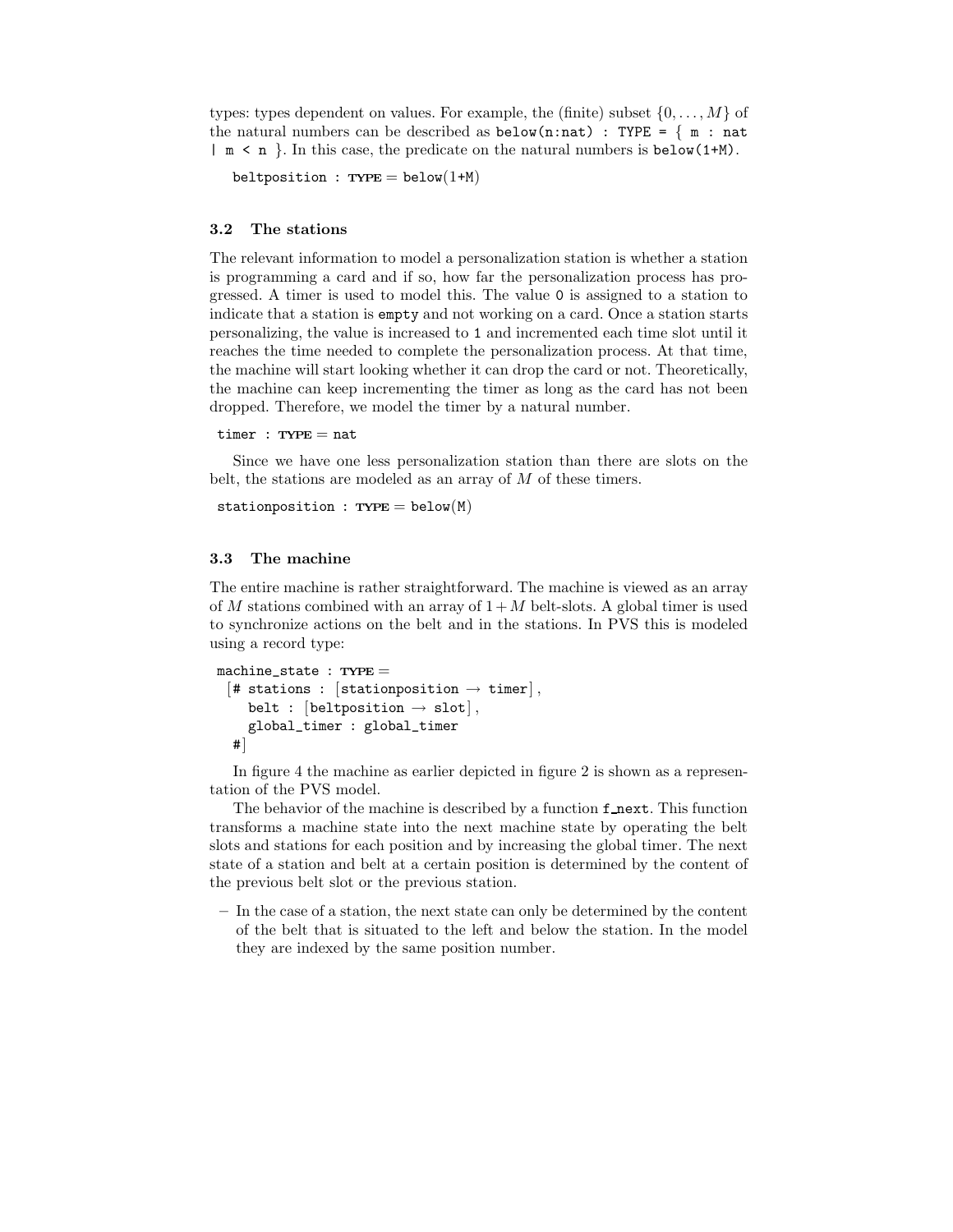

Fig. 4. Model of the simplified machine from figure 2

– In the case of the belt, the next state at a certain position is determined by the content of either the station directly above the belt or the previous belt position. Both are indexed by the position minus one.

The f\_next function constructs the next state out of the current state by creating a new record of type machine state:

```
f_{\text{next}}(ps:machine\_state) : machine_state =
  (\# stations := f_operate_station(ps)
    , belt := f_{\text{-}operatorcal{e}\text{-}belt(ps)global_time := global_timer(ps)+1
   #)
```
The behavior of the machine is best described by discerning three different situations:

- 1. We have an empty station and a new card is available on the previous slot on the belt. In this case, we move the card from the belt into the station and start personalizing. As a consequence, the belt position becomes empty and the station's timer is started.
- 2. The timer in the station indicates that the card has been personalized and there is an empty spot on the belt. This means the personalized card, which is designated by its position, can be dropped onto the belt, leaving an empty station. At the same time the timer is reset.
- 3. If none of the above applies the contents of the belt are just shifted one position. If the station at the position is personalizing we adjust the timer by one tick to denote the progress of time.

The function operating on each station checks whether the timer of the station needs to be started, reset or increased, depending on whether it is done personalizing cards or ready to take in a new card:

```
f-operate_station(ps:machine_state)(spos:stationposition) : timer =
LET station = station(ps)(spos), belt = belt(ps)(spos) IN
 IF empty?(station) \land new_card?(belt)
THEN start_timer
```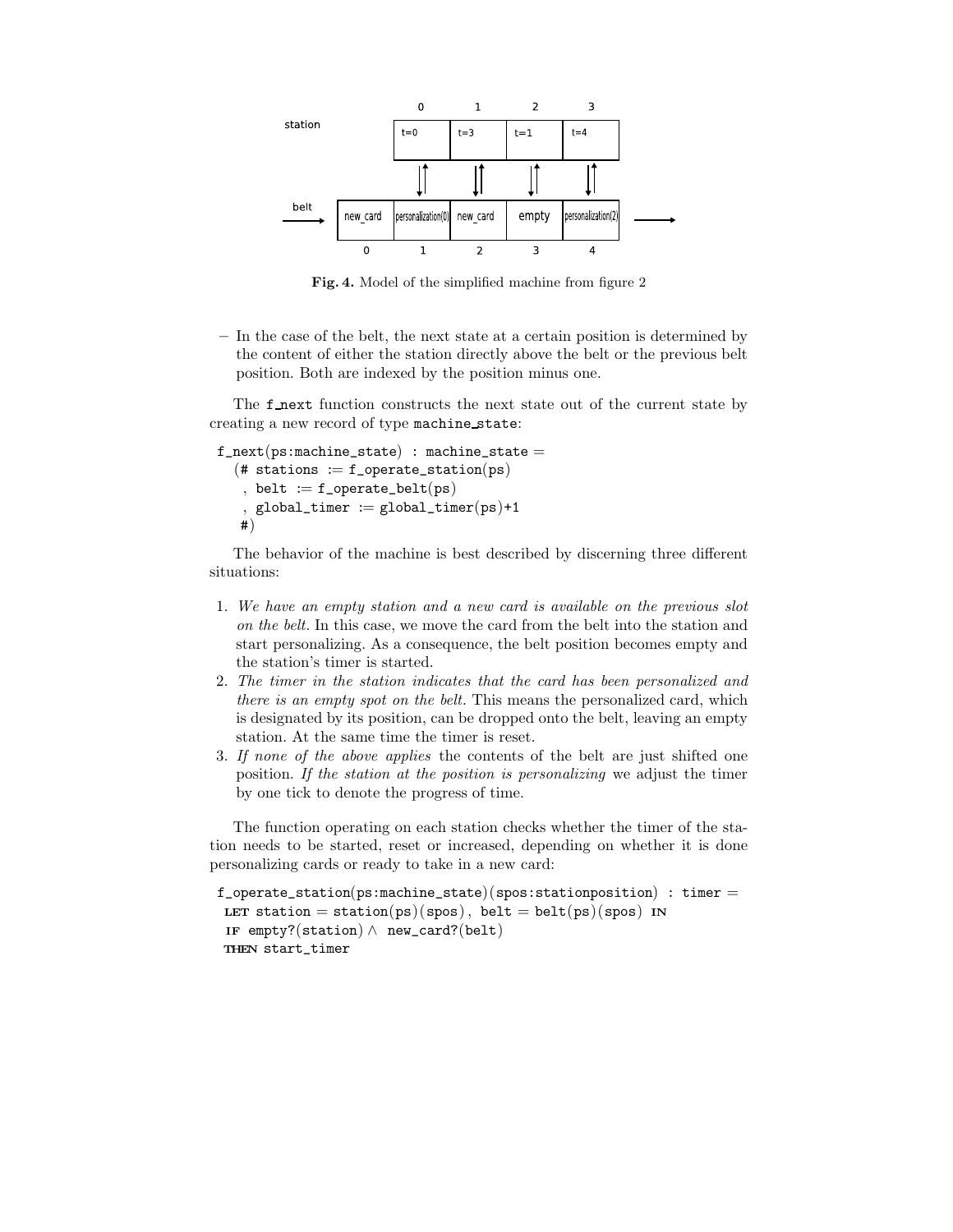```
ELSIF done?(station) \land empty?(belt)
THEN reset timer
ELSIF \neg empty?(station)
THEN increase_timer(station)
ELSE wait(station)
ENDIF
```
The function that operates the belt reacts to basically the same conditions as the previous function with exception of the first belt position. There the cards must be scheduled according to the scheduling algorithm:

```
f_operate_belt(ps:machine_state)(bpos:beltposition) : slot =
 IF bpos=0
THEN schedule(global_timer(ps))
ELSE
  LET station = station(ps)(bpos-1), belt = belt(ps)(bpos-1) IN
  IF empty?(station) ∧ new_card?(belt)
 THEN lift
  ELSIF done?(station) \land empty?(belt)
 THEN drop(bpos)
  ELSE move_belt(belt)
  ENDIF
ENDIF
```
The behavior of the system strongly depends on the time a personalization station needs to finish. If the personalization time exceeds the number of personalization stations, the safety property will not be satisfied, because it will mean that a blank card will reach the end of the conveyor belt before one of the stations will be able to pick it up. If the personalization time is smaller than M, there will not be an empty spot available to drop the card. This spot will only arrive after M time units, so it makes sense to have the personalization end at that time.

 $done?(t:timer) : bool = t = M$ 

## 3.4 The scheduler

The scheduler is a process that puts the cards onto the first spot of the conveyor belt in a cyclic fashion. It places M new cards on the belt followed by an empty spot. In order to keep track of when an empty space should be left on the belt, the global timer is used:

```
schedule(global_timer:global_timer) : slot =
IF mod(global_timer,1+M) = 0THEN empty
ELSE new_card
ENDIF
```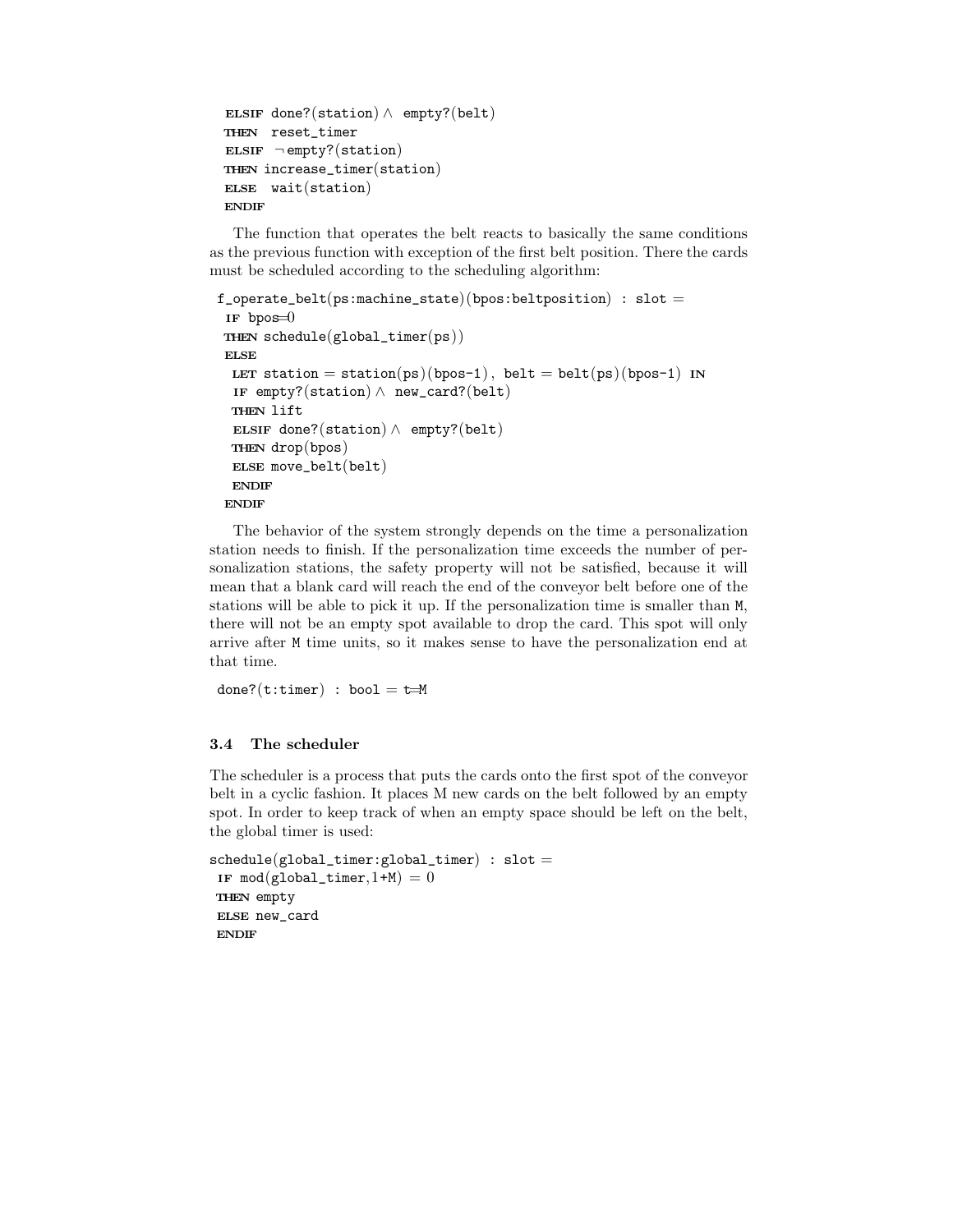## 4 Validating the model

In section 3, we developed a model of the personalization machine. When modeling a system, the key question is whether it faithfully represents the original machine. In order to show this is indeed the case we need to be able to execute our model and make a visual representation that mimics the behavior expected from a personalization machine. This approach provides us with several benefits:

- To prove the safety property of the machine an invariant is needed. Visualizing the behavior makes is easier to determine this invariant.
- Secondly, if we have an appropriate API to drive the belt and sensors, the executable model means that we can generate code to run the machine. No manual translation from model to code is necessary. This eliminates a possible source of errors.
- Finally, visualizing the behavior of the model allows us to verify that the model behaves as expected.

PVS allows for animation of its specifications by means of a ground evaluator [vHPPR98]. The evaluator extracts executable Common Lisp code from the PVS functional specifications. Semantic attachments enable a safe connection of user defined Lisp functions to uninterpreted PVS functions. A library, PVSio [Muñ03], extends the ground evaluator with a library of predefined functions to handle all kinds of imperative languages features.

Since we have written the model in PVS, using only functional specifications, it is directly executable by PVS' ground evaluator. On top of the executable model it is possible to add IO as a side-effect of the original statements. Functions that produce side-effects must be modeled as Boolean functions that always return true. By conjoining those functions with the original model they will be executed alongside the executable model. We define a simulation function that takes as arguments how many times the transition should take place and the starting state. As a side effect, the state of the machine is printed to the standard output so we can observe the machine as time progresses.

```
f_step(ps:machine_state)(p:nat) : RECURSIVE void =
  print_state(ps) ∧
   (
  IF (p=0)THEN println("End of simulation")
  ELSE f_step(f_next(ps))(p-1)ENDIF
   )
```
MEASURE pn

The function print\_state(ps0) prints the state variables to the standard output.

Although no machine experts were involved in validating this particular model, the models from the original AMETIST project were. The PVS model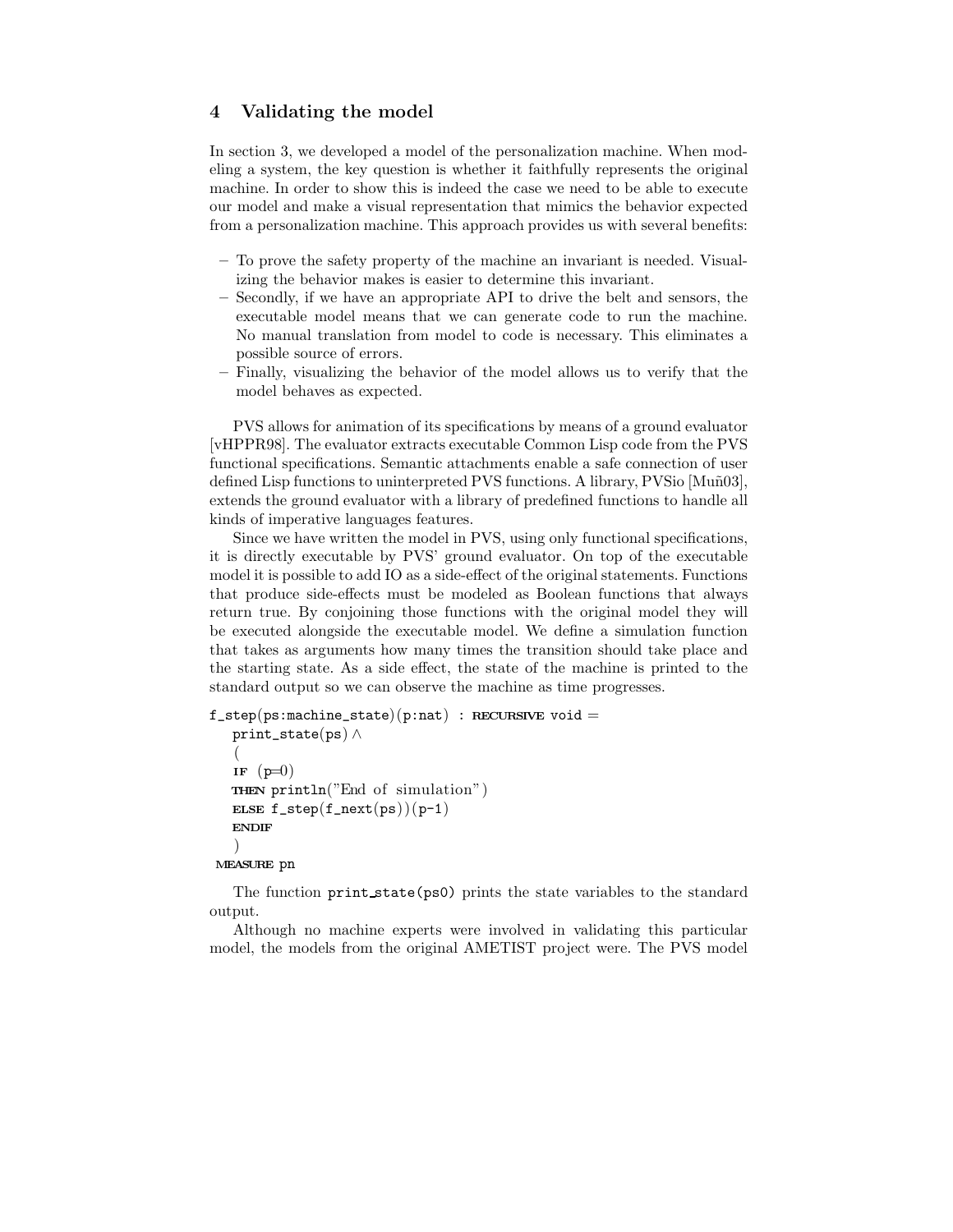is close enough to these models to validate it against its expected behavior. We have simulated behavior for machines of several sizes and as an example show the validation of a conveyor belt with four personalization stations. What should be expected is earlier depicted in figure 3. A  $#$  denotes a new card, a  $*$  denotes a station that is personalizing,ˆan empty station, ! shows a station that is done personalizing, while the natural numbers stand for personalized cards. In figure 5 we show the output generated by a simulation run of the model for a four station machine.

| $<$ PVSio> simulation(14); |                           |         |  |    |       |                 |                   |                 |   |
|----------------------------|---------------------------|---------|--|----|-------|-----------------|-------------------|-----------------|---|
| $\mathbf 1$                | $\lambda$                 |         |  | 8  | #     | $\ast$          | 0                 | $\star$<br>#    |   |
| $\overline{\mathbf{c}}$    | ^<br>#                    |         |  | 9  | #     | $\star$<br>#    | 1 <sub>0</sub>    | *               |   |
| 3                          | $\star$<br>#              |         |  | 10 | $#$ # | $\star$         | $\star$           | ī               |   |
| $\overline{4}$             | $\star$<br>#<br>#         |         |  | 11 |       | #               |                   | #2              |   |
| 5                          | $\star$<br>#<br>#         |         |  | 12 | #     | 0               | *<br>$\pmb{\ast}$ | $\star$         |   |
| 6                          | ï<br>*<br>#<br>#          |         |  | 13 | #     | $\star$         | I<br>0            | $\star$<br>$\#$ | f |
| 7                          | $\star$<br>$\#$<br>#<br>0 | $\star$ |  | 14 | $\#$  | $\star$<br>$\#$ | 1                 | $\star$<br>0    |   |

Fig. 5. A simulation run in PVSio

A comparison of figure 5 with figure 3 shows that the simulation behaves as expected.

## 5 The complete state invariant

In section 4 we have shown by means of a simulation that the model behaves as expected for four stations. The next step is to prove that the model satisfies the safety and optimality requirements:

- Concerning the safety property: The machine must maintain the order of the personalization stations in its generated output order. This can be split up in two requirements.
	- First, only personalized cards or empty spaces should be present at the last slot of the belt.
	- Secondly, once a personalized card n, where  $0 \le n \le M$ , is present at the final position on the belt, the next card has to be personalization  $mod(n+1)$  $1, M$ ) or a sequence of empty slots until the next card is personalization  $mod(n+1, M).$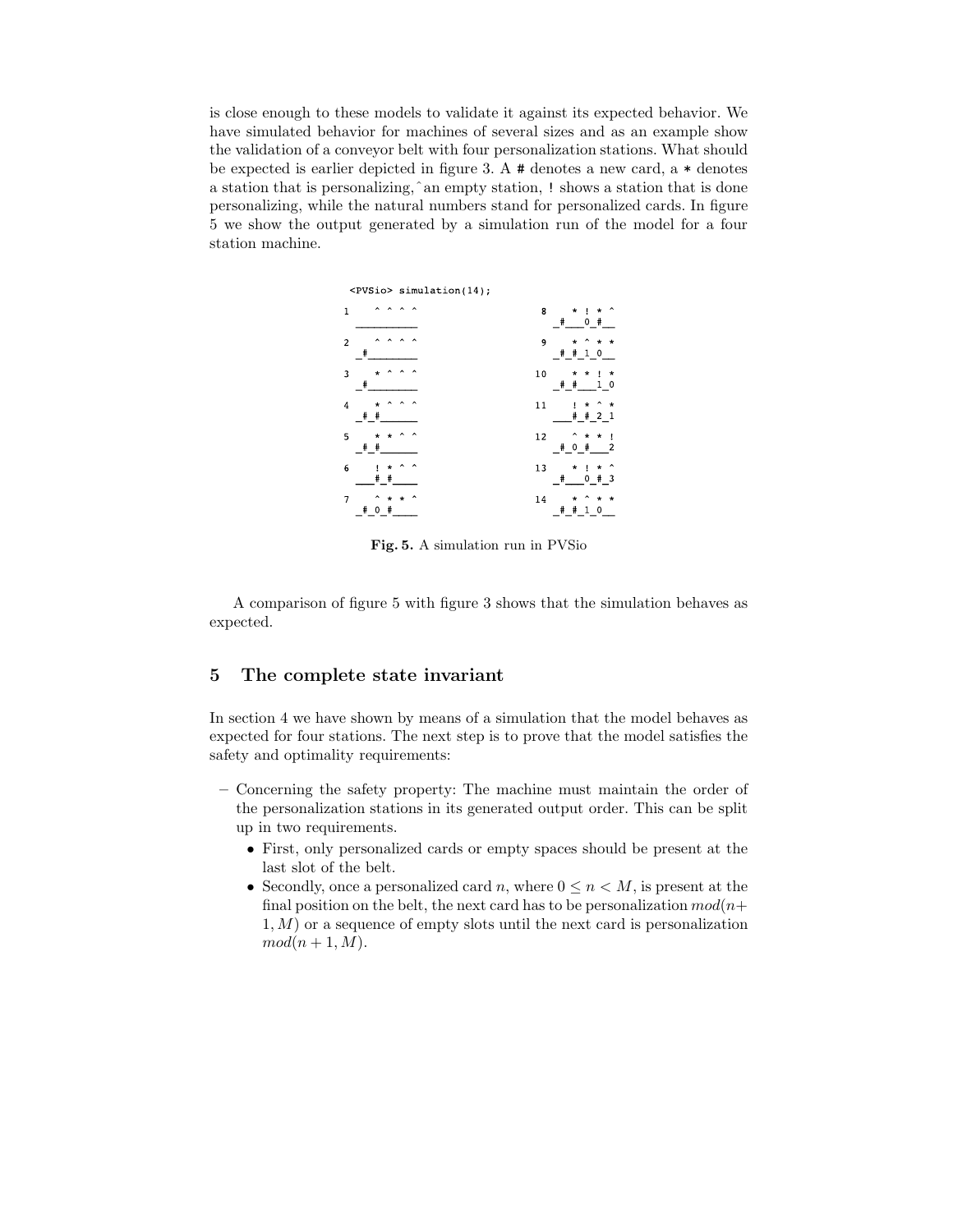- Concerning the optimality property: The machine must personalize as many cards as possible per time unit. The optimum is reached if all personalization stations are occupied and personalizing all of the time. This means that once the cyclic phase of the machine is entered, two properties should hold:
	- If a station is empty, then it must immediately be able to load a new card and start personalizing.
	- If a station is done personalizing, an empty space should immediately be available to drop the card.

We can formulate the safety property slightly more specific, because we know that only one empty spot is scheduled each cycle. This means that there can be only one empty spot in the output position once the cyclic phase of the machine has been reached. As a consequence, we can conclude that the order in which the personalized cards leave the machine must be linearly related to the value of the global timer. We have established that the relation between the value of the global timer and the value of the personalized card, number(belt(ps)(M)), however, we do not know yet at what time exactly  $mod(global_timer(ps),1+M)$ will be equal to personalized card  $0$ . There might be a phase transposition. We call this c.

Assuming we have M personalization stations the first property can be specified formally as:

 $empty?(belt(ps)(M))$ ∨ (personalization?(belt(ps)(M)) ∧  $\exists$  c: mod(global\_timer(ps)+c,1+M) = number(belt(ps)(M)))

The second property can be formally specified as:

```
\forall pos: \exists ps': global_timer(ps') = global_timer(ps)+1∧
(empty?({station(ps)}(pos)) \Rightarrow start?({station(ps)}(pos))) \wedge(done?(station(ps)(pos)) \Rightarrow empty?(station(ps')(pos)))
```
Trying to prove these two properties directly turns out to be futile. In order to prove them we need to come up with an invariant that is stronger than the safety and optimality properties. More particularly, in this invariant must be expressed that whenever a station has finished personalizing, an empty spot will be available to deposit the personalized card.

We assume the machine starts with an empty belt and all stations empty. After an initialization phase, the machine will end up in a cyclic state until the machine is shut down. In the initialization phase, the stations and belt positions remain empty, until an empty card reaches them.

The graphical representation of the state of the personalization machine, devised to validate the working of the system can also be put to good use in deriving the invariant needed to prove the relevant properties.

In figure 6, the first observation we make is that the cyclic phase propagates through the positions at the rate of one position every two time units. After two time units the first position satisfies the stable (cyclic) invariant, while the rest of the belt still is in its initial state. After four time units, the first two positions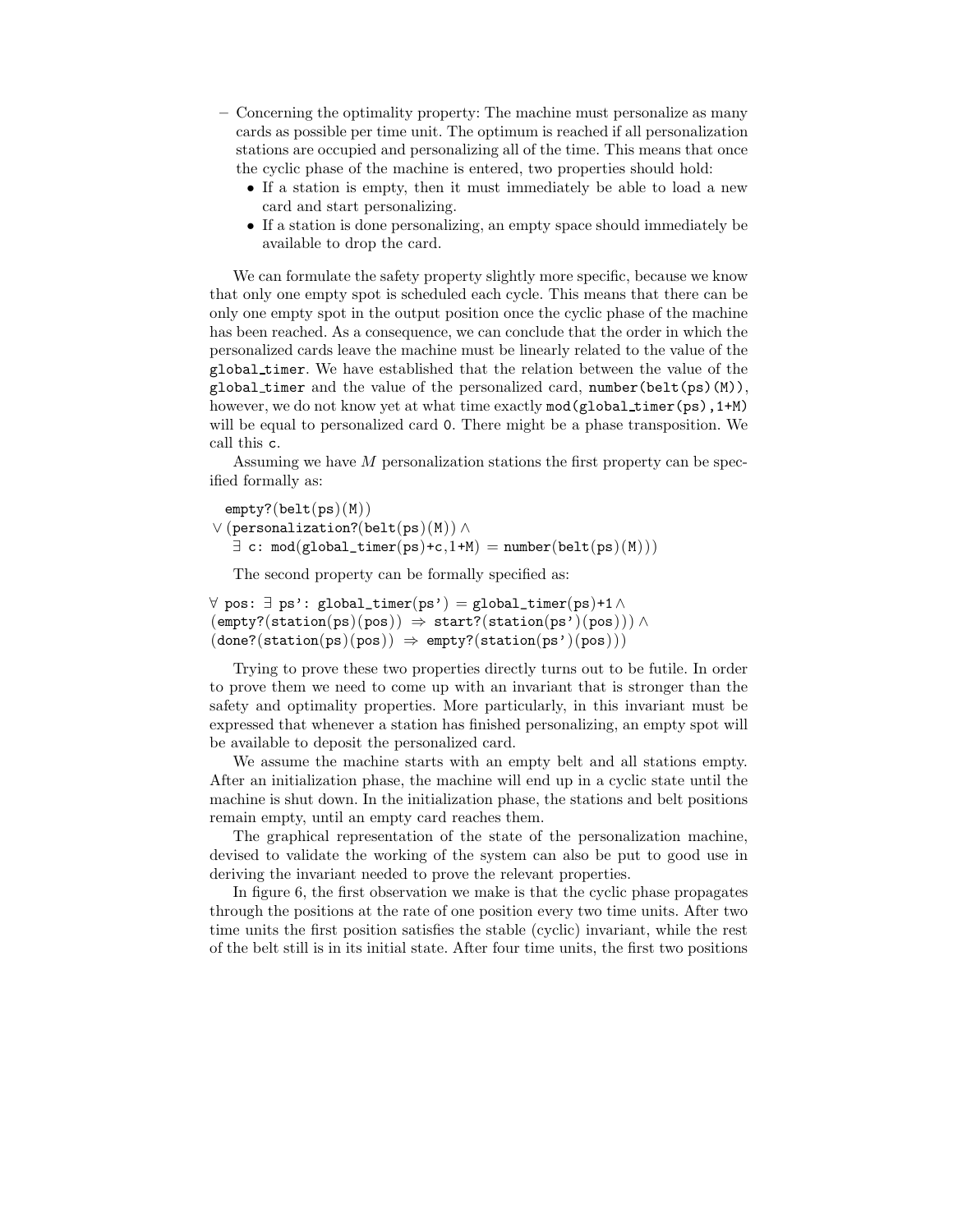

Fig. 6. Cyclic invariant propagation Fig. 7. State of the stations

satisfy the invariant, while the remaining part of the belt and stations are still in their initial state, and so on:

```
p\_invariant(ps:machine\_state) : bool =
\forall bpos : IF 2*bpos+1 \ge global_timer(ps)
          THEN p\_init(ps)(bpos)ELSE p_stable(ps)(bpos)
          ENDIF
```
The initial invariant is simply that the timer of the station at position pos is 0 and consequently the station is empty, as well as the corresponding belt position.

```
p\_init(ps:machine\_state)(bpos:beltposition) : bool =(bpos \leq M-1 \Rightarrow station(ps)(bpos) = 0) \land empty?(belt(ps)(bpos))
```
Observations on the stations of the personalization machine allow us to conclude that the timer of a station is related to the value of the global timer. As seen in figure 7, the value of a station neatly increases in time with a phase difference according to its position: station(bpos) = mod(global timer - 2\*(bpos+1),1+M)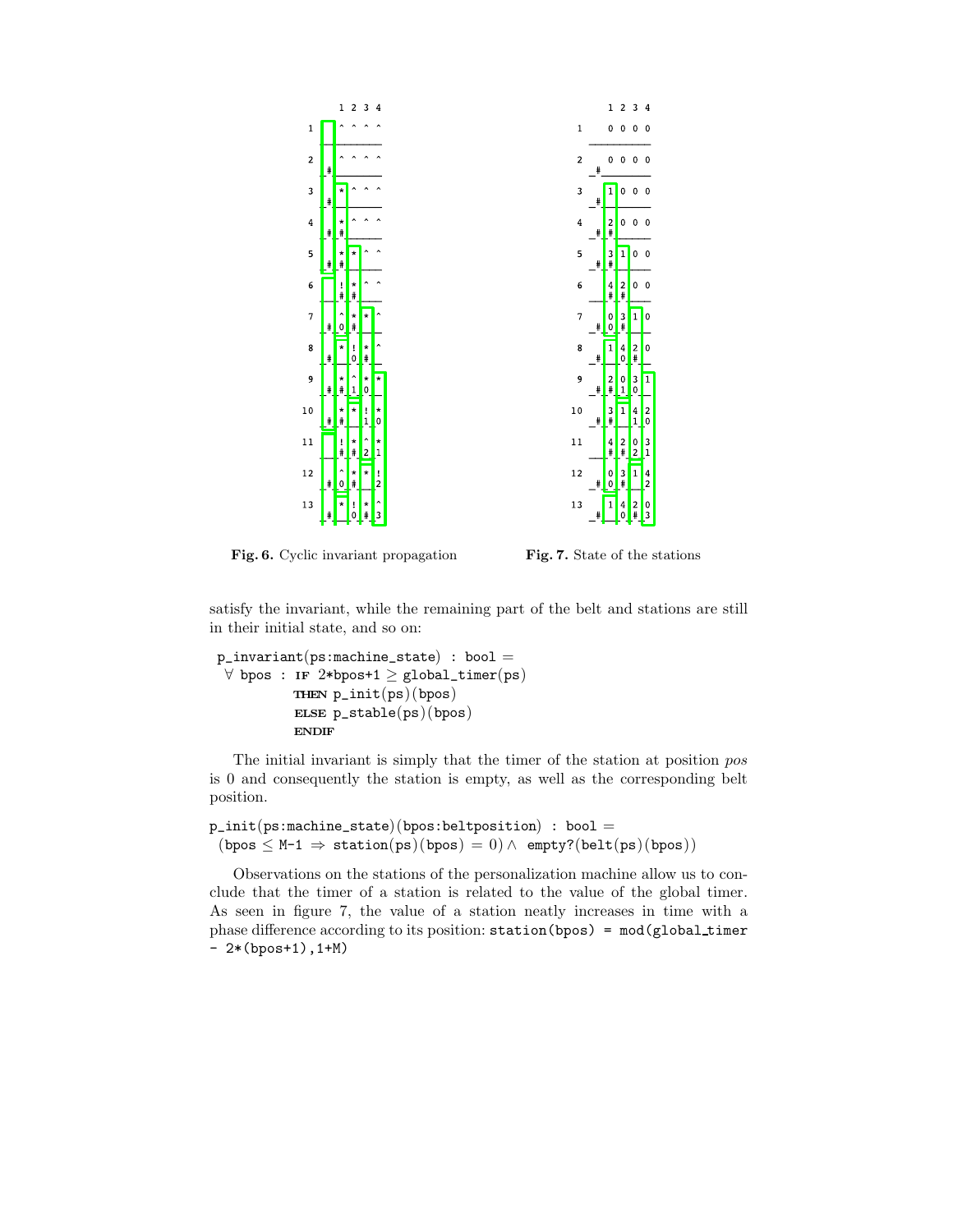The relationship between the global timer and the contents of the belt at a certain position are slightly more complex. In order to clarify that relationship, the state of the stations is removed from the representation in figure 8.

|                         |                           |                  | 1 2 3 4                                                   |                      |
|-------------------------|---------------------------|------------------|-----------------------------------------------------------|----------------------|
| $\mathbf 1$             | 1 2 3 4                   | $\mathbf{1}$     |                                                           | Personalization<br>n |
| $\overline{\mathbf{c}}$ | $\pmb{\ast}$              | $\mathbf 2$      | #                                                         | Empty slot<br>n      |
| 3                       | $\pmb{\ast}$              | 3                | #                                                         | New card<br>n        |
| $\bf{4}$                | $#$ #                     | $\overline{4}$   | #                                                         |                      |
| 5                       | $\pm$ $\pm$               | 5                | $+$ $+$                                                   |                      |
| 6                       | #                         | 6                | $\begin{array}{cc} \texttt{\#} & \texttt{\#} \end{array}$ |                      |
| $\overline{7}$          | # 0 #                     | $\boldsymbol{7}$ | $# 0 +$                                                   |                      |
| 8                       | #<br>$0$ #                | 8                | # 1 0                                                     |                      |
| 9                       | # # 1 0                   | 9                | # 2 1 0                                                   |                      |
| 10                      | $#$ #<br>$1\quad$         | 10               | $\frac{1}{2}$ 3 2 1 0                                     |                      |
| 11                      | # # 2 1                   | 11               | 4321                                                      |                      |
| 12                      | $# 0$ #<br>$\overline{c}$ | 12               | $\# 0$ 4 3 2                                              |                      |
| 13                      | $0 + 3$<br>#              | 13               | $0\overline{4}3$<br>#                                     |                      |
|                         |                           |                  |                                                           |                      |

Fig. 8. State of the belt Fig. 9. State of the belt with selected numerical representations

We replace some of the symbols we have used with a numerical representation. From this representation as in figure 9 we can derive the following property for the content of the belt:

```
belt = mod(global_timer(ps)-bpos-1,1+M) \wedgeIF belt = bpos THEN empty
ELSIF belt > bpos THEN new_card
ELSE personalization(number(belt))
ENDIF
```
Combining and rewriting the above results we obtain an invariant for the entire system:

```
p_{\text{stable}}(ps:machine\_state)(pos:beltposition) : bool =(pos \leq M-1 \Rightarrow mod(global_timer(ps)-2*(pos+1),1+M) = station(ps)(pos))∧
LET timer = mod(global_timer(ps)-2*pos-1,1+M), belt = belt(ps)(pos) IN
IF timer = 0THEN empty?(belt)
ELSIF timer < 1 + M-pos
THEN new_card?(belt)
ELSE personalization?(belt) \land number(belt) = timer-1-M+pos
ENDIF
```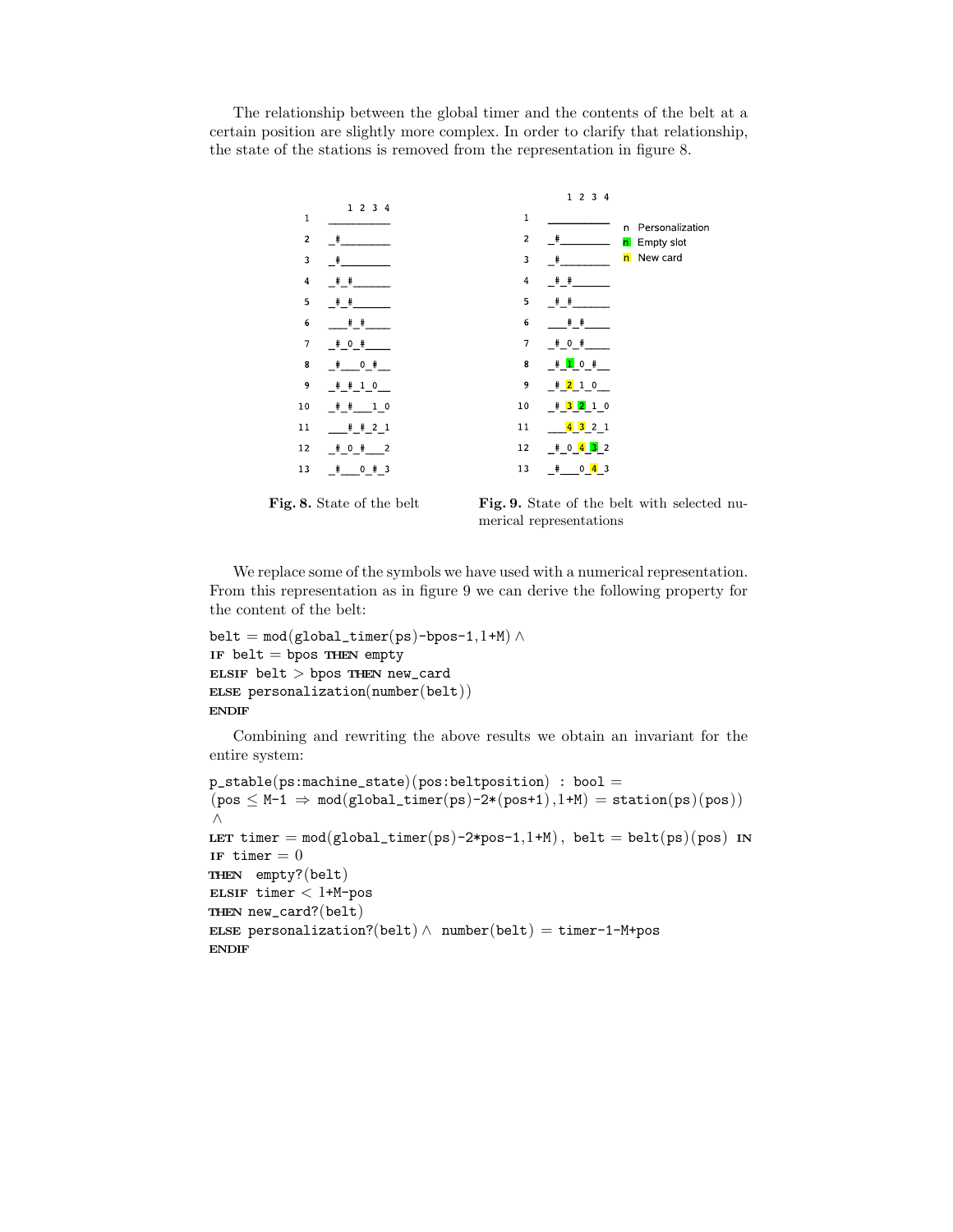Since it contains complete information of the state of the machine at any given time, it should be possible to prove that this invariant (if it is correct) holds. We call this the *complete state invariant*. From this invariant, we can then directly deduce the properties we want to prove.

## 6 Proof of the complete state invariant

After specifying the invariant in PVS, we will now prove that the invariant holds in the initial state and does not change with each consecutive state change. We define the following theorem within PVS:

```
invariant: THEOREM
```

```
p_invariant(ps_init) \wedge (p_invariant(ps) \Rightarrow p_invariant(f.next(ps)))
```
Proving the invariant to hold is done by case distinctions on the invariant, as well as case distinctions on the functions f operate belt and f operate station. These distinctions then invariably lead to some equation that can be proven correct using modulo arithmetic or to a contradiction within the assumptions. In the standard library of PVS, there are a number of lemmas that are sufficient to discharge all of the modular proof obligations. To provide better understanding, we describe a part of the proof in detail: We want to prove that the transition in the first part of the fore perate station function does not invalidate the invariant. The relevant part of the function is:

 $\left[ \ldots \right]$ 

```
IF empty?(station(ps)(pos)) \wedge new-card?(belt(ps)(pos))THEN start_timer
|...|
```
Where start timer returns the timer value of 1.

It has to be shown that the invariant still holds if empty?(station(ps)(pos)) and  $new-card?(belt(ps)(pos))$  then station( $f.next(ps))(pos) = 1$  is added to the assumptions. This simplifies the invariant to two items that have to be proven:

- First, 2\*pos+1 < 1+global timer(ps). This can be derived from the fact that the  $p\_init(ps)$  part of the invariant has to be false. The value of station(ps)(pos) is one, while the invariant states that it is zero when  $2*pos+1$  >=  $1+global_time(ps)$ .
- Secondly, filling out the invariant further with the knowledge that the timer of the station at position pos is one and assuming that we can prove the first of our proof obligations the part of the invariant that remains is:

```
mod(1+global_timer(ps)-2*pos,1+M) = 1
```
Because we know that at time global timer(ps) we had a new card at the previous position, the invariant adds to the assumptions:

 $mod(global_timer(ps)-2*pos,1+M) < 1+M-pos$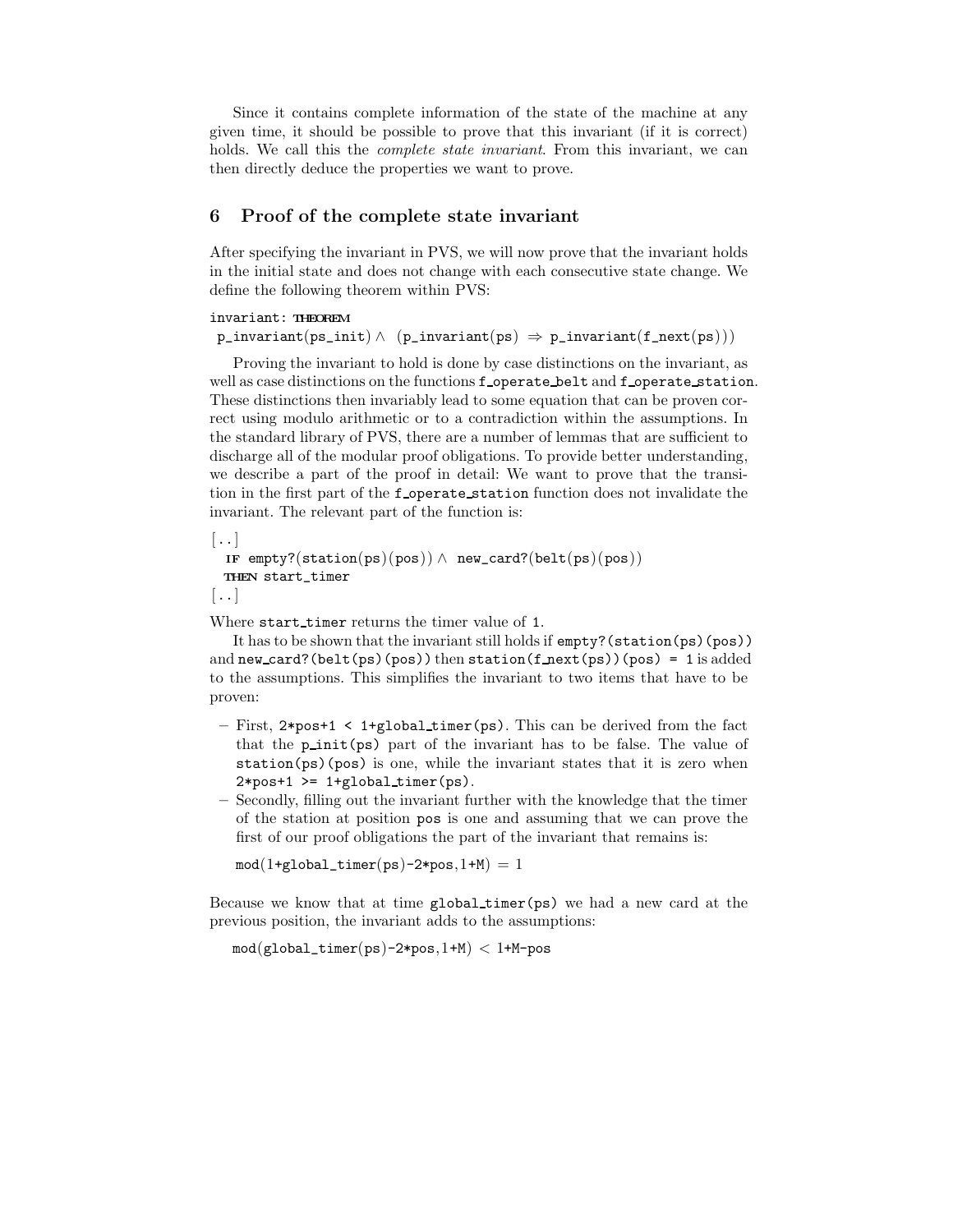From this assumption, using modulo arithmetic it is deducible that:

 $global_timer(ps) \geq 2*pos$ 

There are two possible cases left:

- $-$  Either global timer = 2\*pos. Then, again using modulo arithmetic, it is easy to prove that  $mod(1+global_timer(ps)-2*pos,1+M) = 1$ .
- Otherwise,  $2*pos > global_timer(ps)$ . Then we know that the stable part of the invariant holds at global timer(ps).
	- This means:  $mod(global_timer-2*pos,1+M) = 0$ . This can be proven using modulo arithmetic.

The other situations where personalized cards are dropped in empty slots or the card on the belt is just moved to the right and the timer in the station is optionally increased are slightly more complicated, but revolve around a number of case distinctions as well. The total proof, which is surely not optimized, needs about 250 proof commands in PVS to be performed completely. Creating the model, deriving the invariant and proving the invariant to hold, took about a month for a PhD student, relatively inexperienced with PVS.

#### 6.1 Safety and optimality

Now that we have established that the invariant holds at all times, we will prove that the safety and optimality properties follow directly from the invariant:

– The safety property meant that the personalized cards leave the personalization part of the machine in order of the kind of personalization they have received. Once the invariant has been proven to hold, it follows directly that at the end of the conveyor belt (at position M), the following holds:

```
empty?(belt(ps)(M))∨ (personalization?(belt(ps)(M)) ∧
   mod(global_timer(ps),1+M) = number(belt(ps)(M)))
```
Since global timer(ps) is ordered,  $mod(global_time(ps))$ ,  $1+M$ ) is ordered as well.

– The optimality property implied that the scheduling protocol needs to have the highest throughput per cycle. This derives immediately from the fact that if we have 1+M consecutive cards, the machine will not be able to personalize all the cards. This will violate the safety requirements. Therefore, the highest throughput per cycle is reached by leaving only one empty slot after M consecutive cards.

#### 7 Related work

The Cybernétix case study has been the subject of several research papers. Kugler and Weiss wrote an article about how to interactively derive scheduling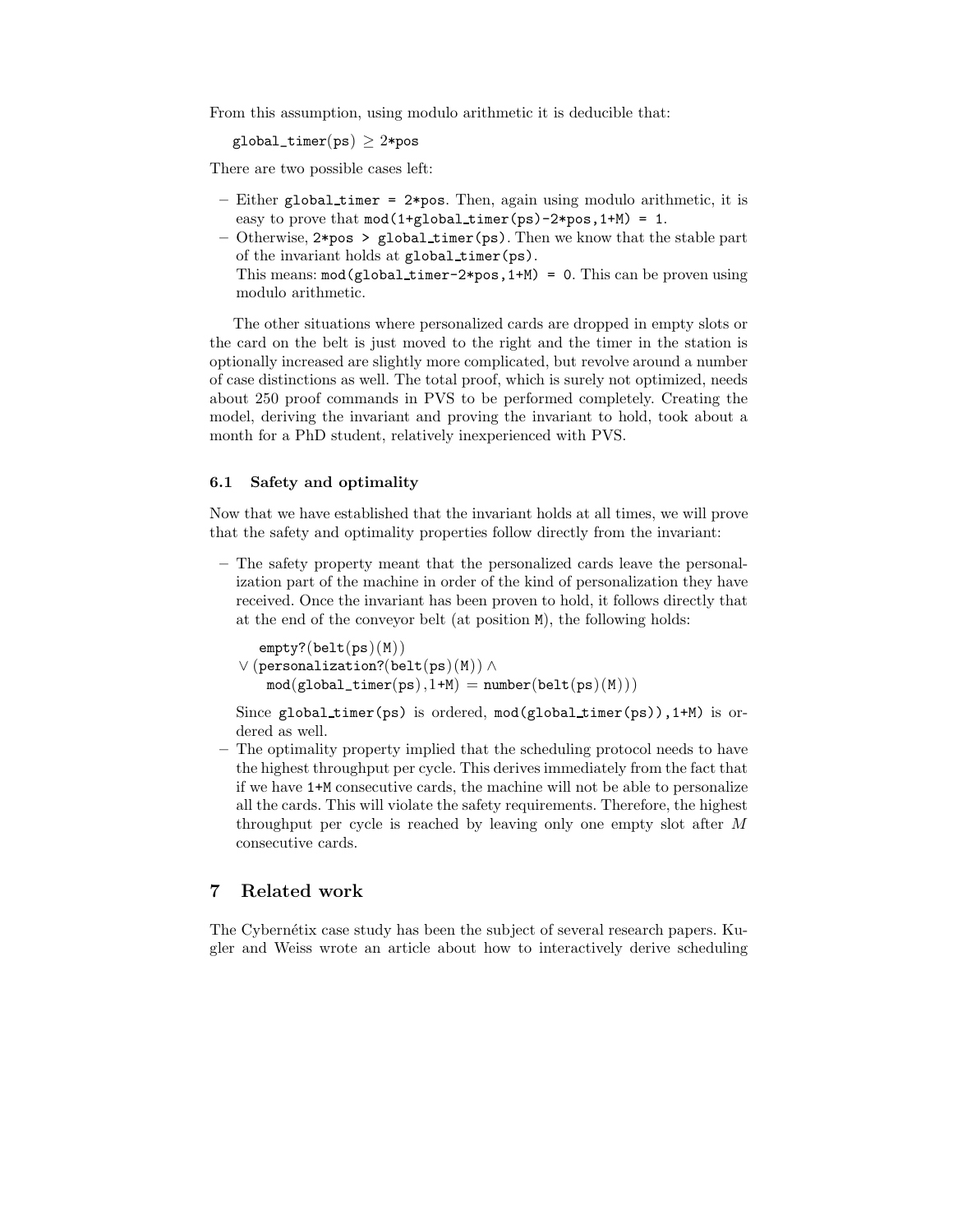algorithms for production lines using Live Sequence Charts [HKW05]. In it, they use a graphical representation to analyze a production line systematically. However, no properties for that production line are proved. In [Mad04] Mader compares two different scheduling algorithms using model checking, for four and eight personalization stations, but the model checking was limited to a maximum of respectively 16 and 40 personalized cards. In contrast to the other studies, Mader does include the graphical treatment in her model. Ruys uses new features of SPIN 4.0 to derive an optimal schedule for four stations and at most five cards [Ruy03]. Nieberg proves in [Nie04] with a mathematical argument that the Super Single Mode is optimal, but does not provide a formal proof that the protocol is safe with respect to the ordering of the cards. Also using model checking, Gebremichael [GV04] is able to derive the Super Single Mode as an optimal schedule for five personalization stations and any number of cards. Gebremichael also extends his model to deal with a possible defective card. None of the studies concerning the smartcard personalization machine combine the rigor of machine checked proof and simulation with a general proof of optimality and safety. In PVS work has been done to integrate model checking and theorem proving for models that have a finite number of states as described in [RSS95]. However, these models must conform to some syntactic restrictions that complicate actually using the model checking part of PVS in practice. Work on verifying algorithms and code generation from PVS has been done by Jacobs, Wichers Schreur and Smetsers in [JSS07], where executable parts PVS specifications are translated into the functional programming language Clean.

### 8 Future work

The ad hoc nature of the derivation of the invariant needed for the proof of the properties, suggests a natural direction for future work. More case studies can hopefully give us ideas how to derive invariants more methodically. We have only focused on the scheduling mechanism on a rather abstract level until now. If code that drives the machine is to be generated, more detail will have to be added to the specification. An open question is whether the proof will have to be substantially altered when this is attempted. Another subject of research concerns devising methods to incorporate the context in which the generated code has to be run into the theorem prover itself in a methodical and easy to use fashion.

#### 9 Conclusion

We addressed the Cybernétix smartcard personalization machine as an example of an industry supplied case study for the application of formal methods. We constructed an executable model in the specification language PVS. Since the model is executable it was straightforward to visualize the behavior of the model and construct a simulator that was used to establish that the model that had been created adequately represented the machine. In future work it is possible